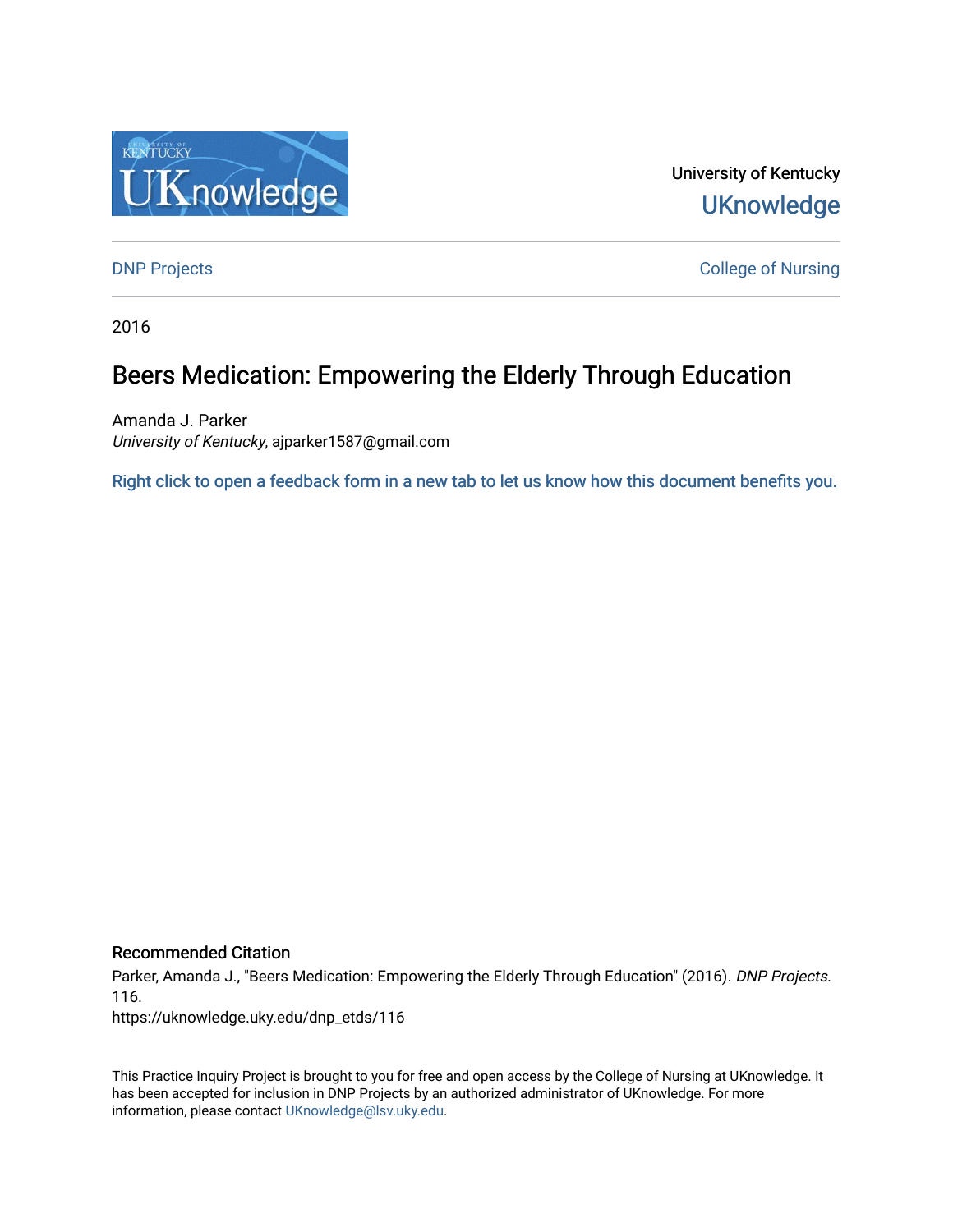# DNP Project Report

Beers Medication: Empowering the Elderly Through Education A Retrospective Chart Review

Amanda J Parker, BSN, RN

University of Kentucky College of Nursing Fall 2016

Julie Ossege, DNP-Committee Chair

Mikael Jones, Pharm.D-Committee Member

Lewis Perkins, DNP-Clinical Mentor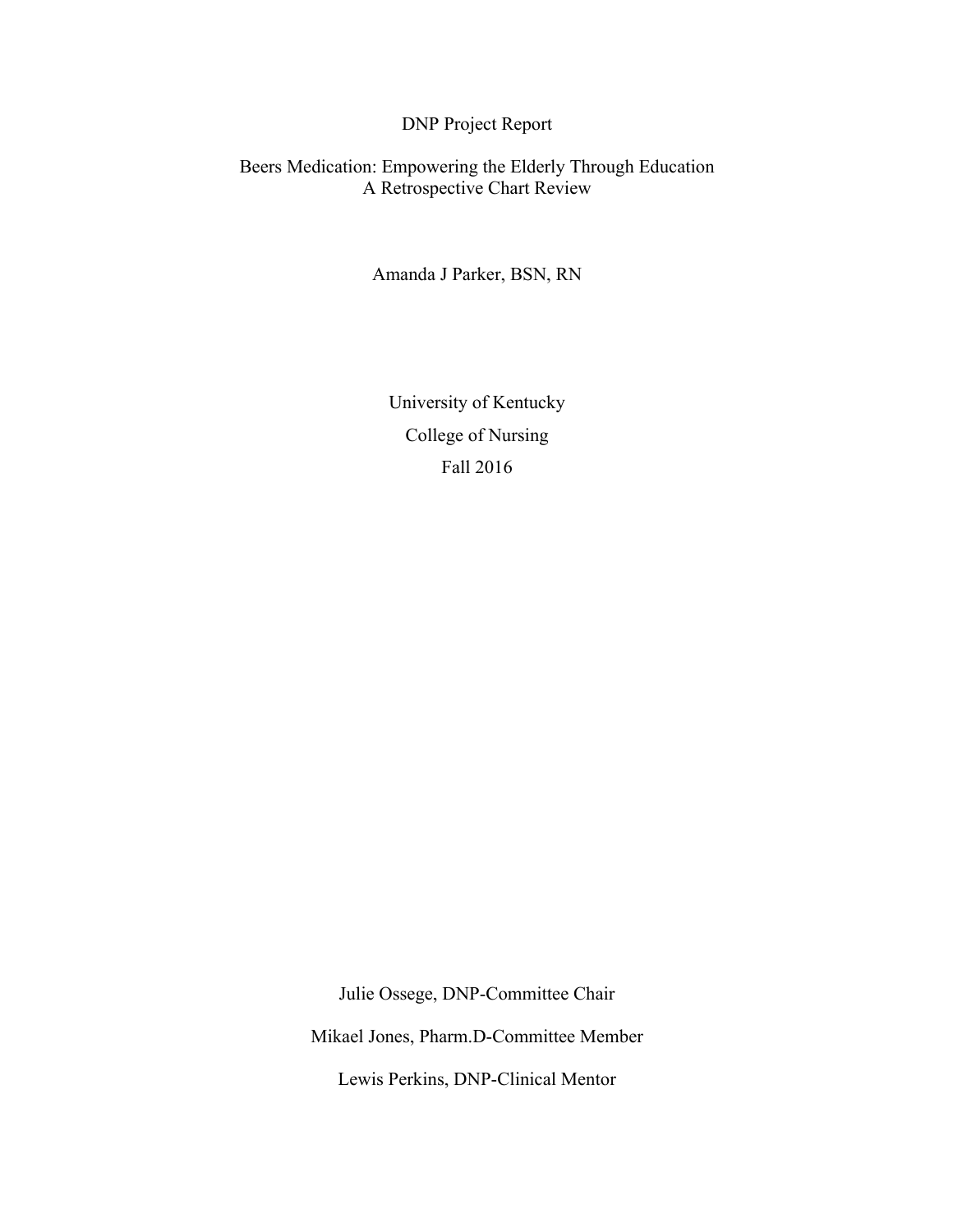# Dedication

I dedicate this work and the successful completion of my doctorate degree to my mother who passed away in 2001. An amazing lady, she taught me how to show love and compassion to all people and has been my drive and determination to complete this degree. I would also like to thank my family, friends as well as the future patients I will care for. My family and friends have always believed in me and pushed me to always go the extra mile. This is my life long commitment to help the elderly population feel empowered and take control of their care.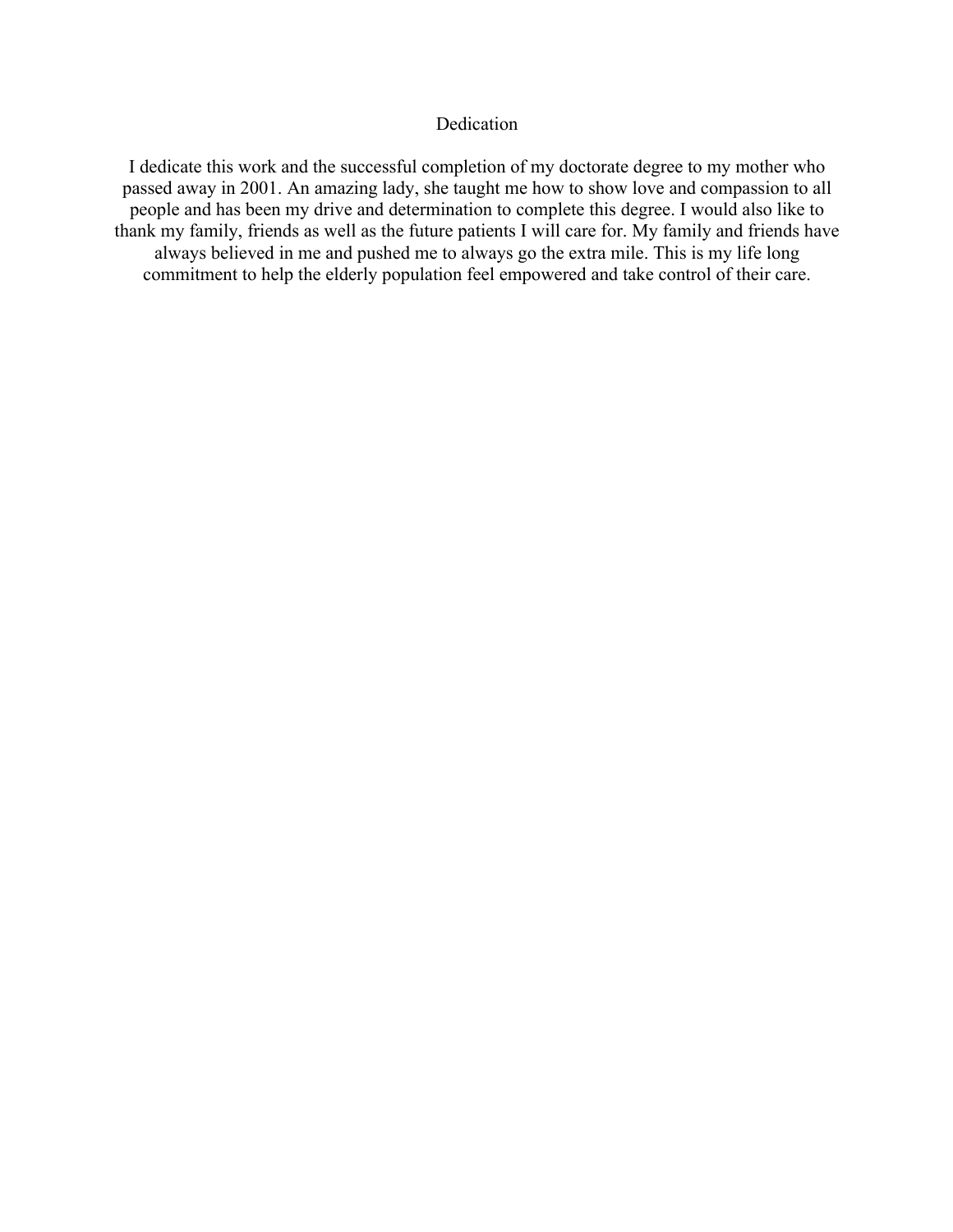## Acknowledgements

I would like to acknowledge Dr. Julie Ossege for all her guidance and reassurance during this practice inquiry project. I am truly thankful for all of the texts, calls and emails, regardless of the time, day or night. I also want to thank Norton Healthcare for making my dream a reality. Kim Tharp-berrie and Tracy Williams; Thank you for empowering the profession and believing in the vision of furthering education. Thank you Jo Singleton for offering to help a fellow DNP collect data. Thank you to my study group: we all started out as strangers and are graduating as family. Lastly, Betty Hayes, you deserve a thank-you a million times for making sure our class always had what we needed. Whether it was a late night run to make a new poster or ordering our favorite food from Panera, we are truly blessed to have you!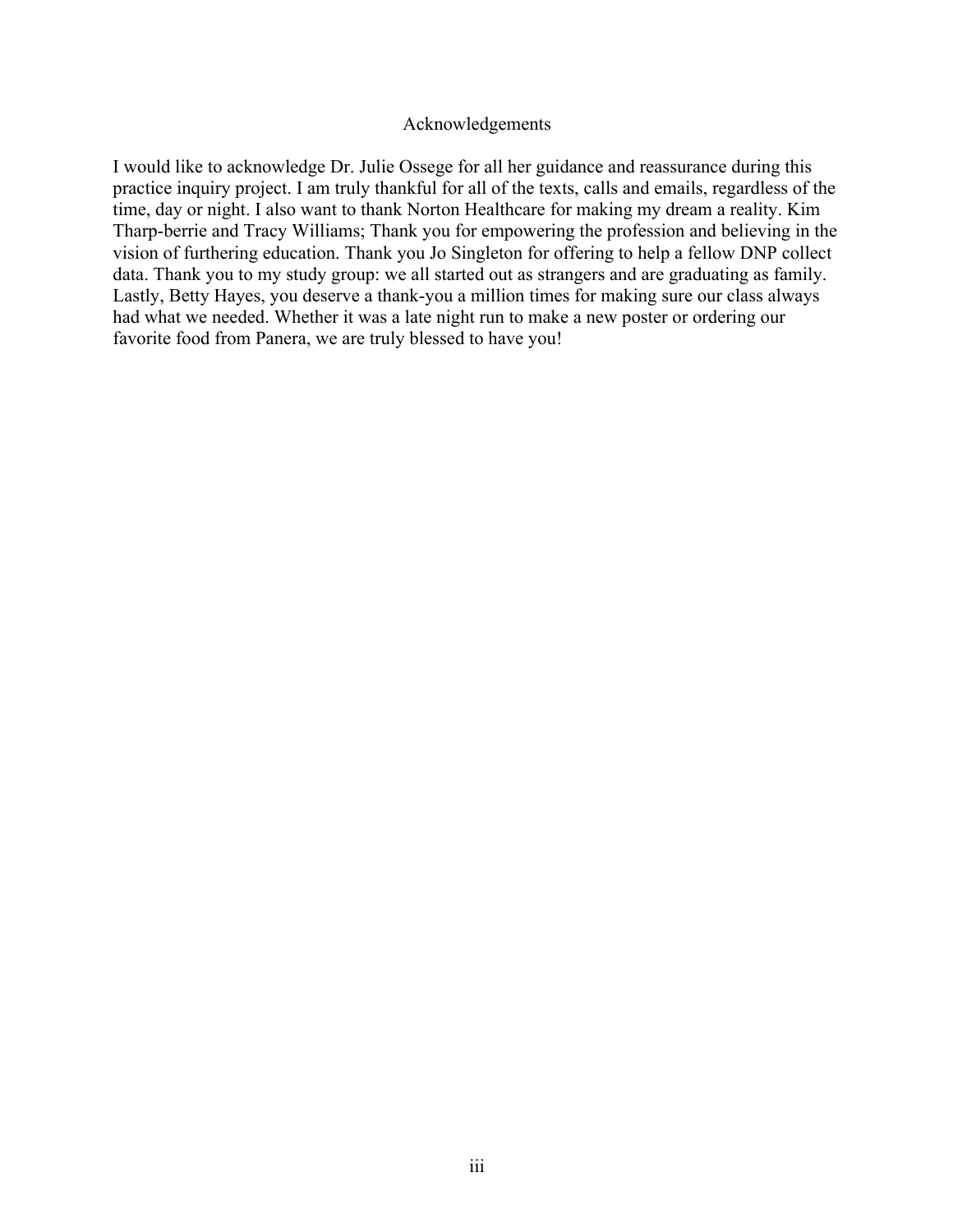# Table of Contents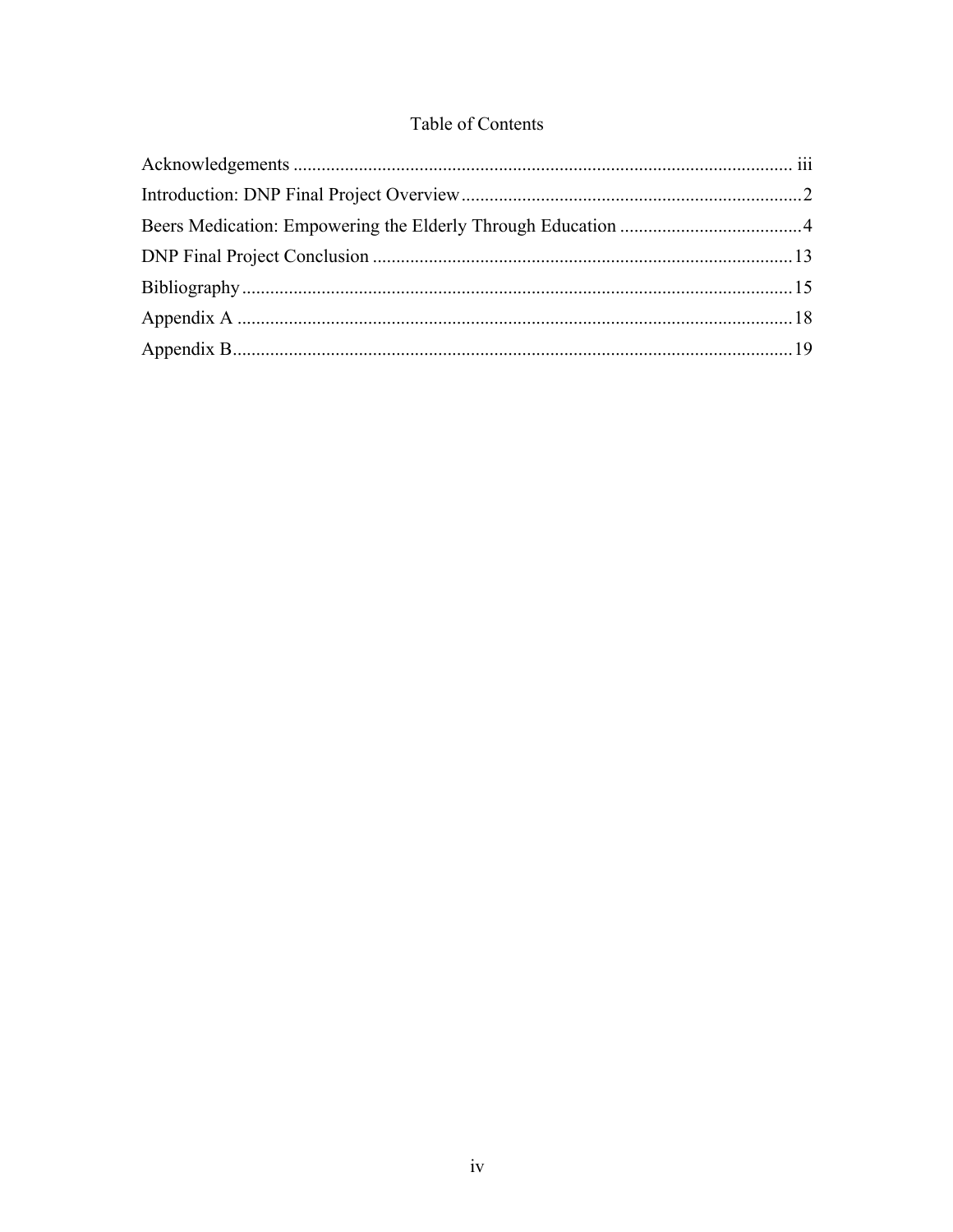### Abstract

The elderly population (those aged 65 years and older) has an increased risk of experiencing adverse effects from their prescribed medications. These adverse effects are due to many reasons, one being changes that naturally occur in the aging body, such as diminished kidney function or decreased gastrointestinal motility. This project explores the prescribing practices of one primary care practice setting. Specifically, this project sought to determine the number of patients in a primary care practice who were prescribed medications on the Beers list and whether or not the patients received education on adverse effects. The results concluded the most frequently prescribed high-risk medications at the project practice site were corticosteroids, Diclofenac, Pseudoephedrine, Alprazolam, Zolpidem and Meloxicam. Also, only four of the 101 patient records reviewed had any documentation regarding education on potential side effects from the prescribed high-risk medication. Further research is needed to uncover reasons why patients are not educated on medication side effects. Strides need to be taken to educate this vulnerable population.

*Key words:* Beers Medication, High-risk Medication and Education in the Elderly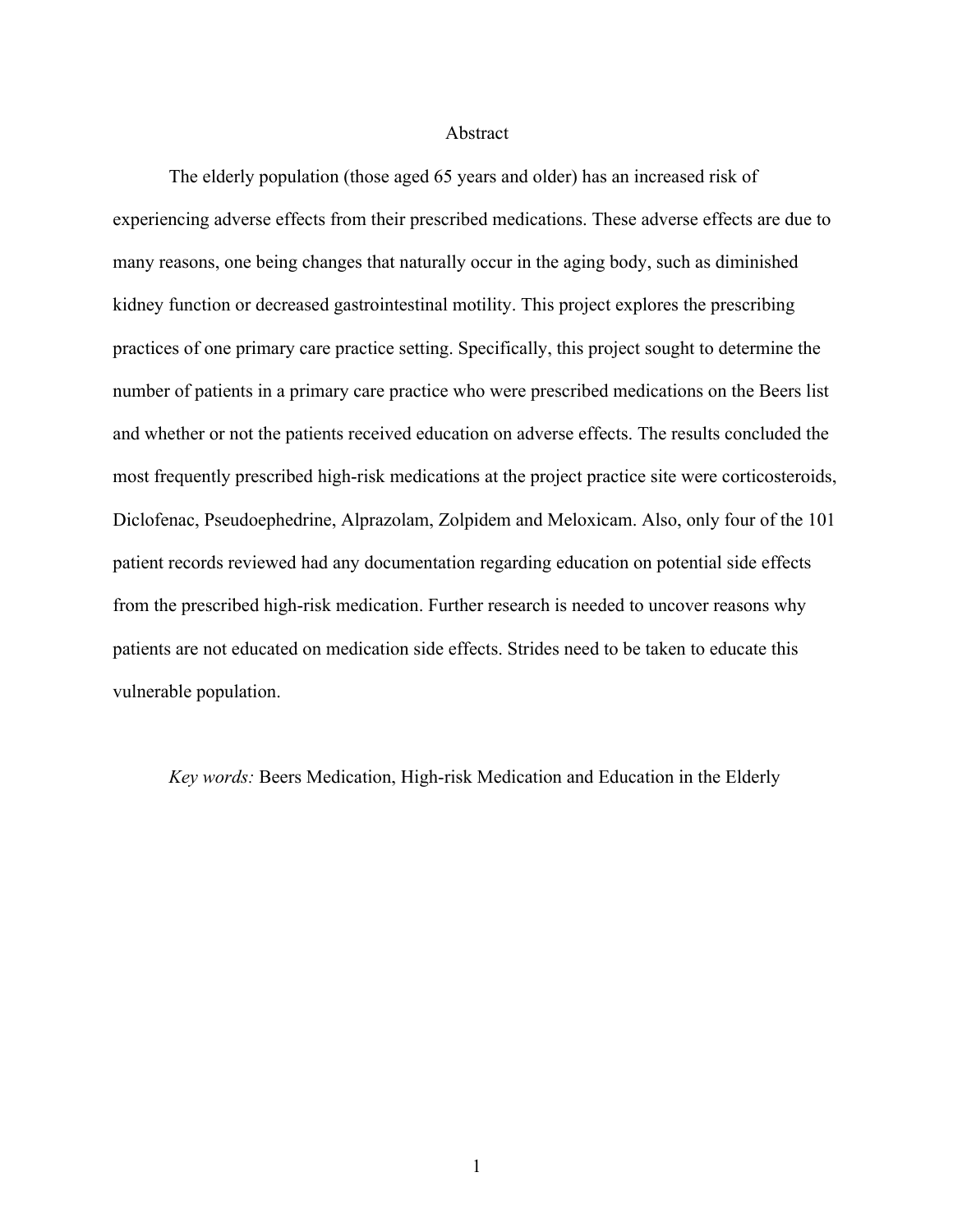### **Introduction**

The Beers criteria were originally developed in 1991 by gerontologist Dr. Mark Beer. Dr. Beer developed a list of medications to be avoided in elderly patients and are considered to be inappropriate to prescribe. The list has been updated several times over the past two decades. The American Geriatric Society (AGS) endorses the Beers criteria (AGS, 2001). The criteria were based on high-risk medications proven to cause adverse effects in the elderly population. Beers medications include a variety of drugs including certain anticholinergic, antithrombotic, cardiovascular, central nervous system, endocrine, gastrointestinal, and pain medications. Examples of these medications, some prescribed for decades, include: Promethazine, Hyosyamine, Scopolamine, Nitrofurantoin, Doxazosin, Clonidine, Amiodorone, Digoxin, Phenobarbital, Alprazolam, Ibuprofen, Zolpidem, Testosterone, Glyburide and Metoclopramide. The adverse effects of these medications can be a subtle as the patient experiencing dry mouth to as serious as a cerebrovascular accident. These medications can cause potential harm to the elderly and safer alternatives may be available. For example, Diphenhydramine is a commonly used over-the-counter antihistamine. It causes drowsiness, which can increase the risk of falls in the elderly. A safer alternative would be another non-drowsy over-the-counter antihistamine such as Loratadine. Another example is Zolpidem, a prescription sleep aid. This medication is known to cause confusion and drowsiness in the elderly. A provider could also try a patient on nonmedication sleep hygiene techniques rather than Zolpidem. (Beers, 2012).

Prescribing high-risk medication to the elderly population is increasingly an issue in the U.S. health care system. In the past decade growth in the elderly population led to an increase in these potentially harmful drugs being prescribed and administered. According to Pugh et al. (2013), "The Institute of Medicine has deemed the recognition and prevention of drug related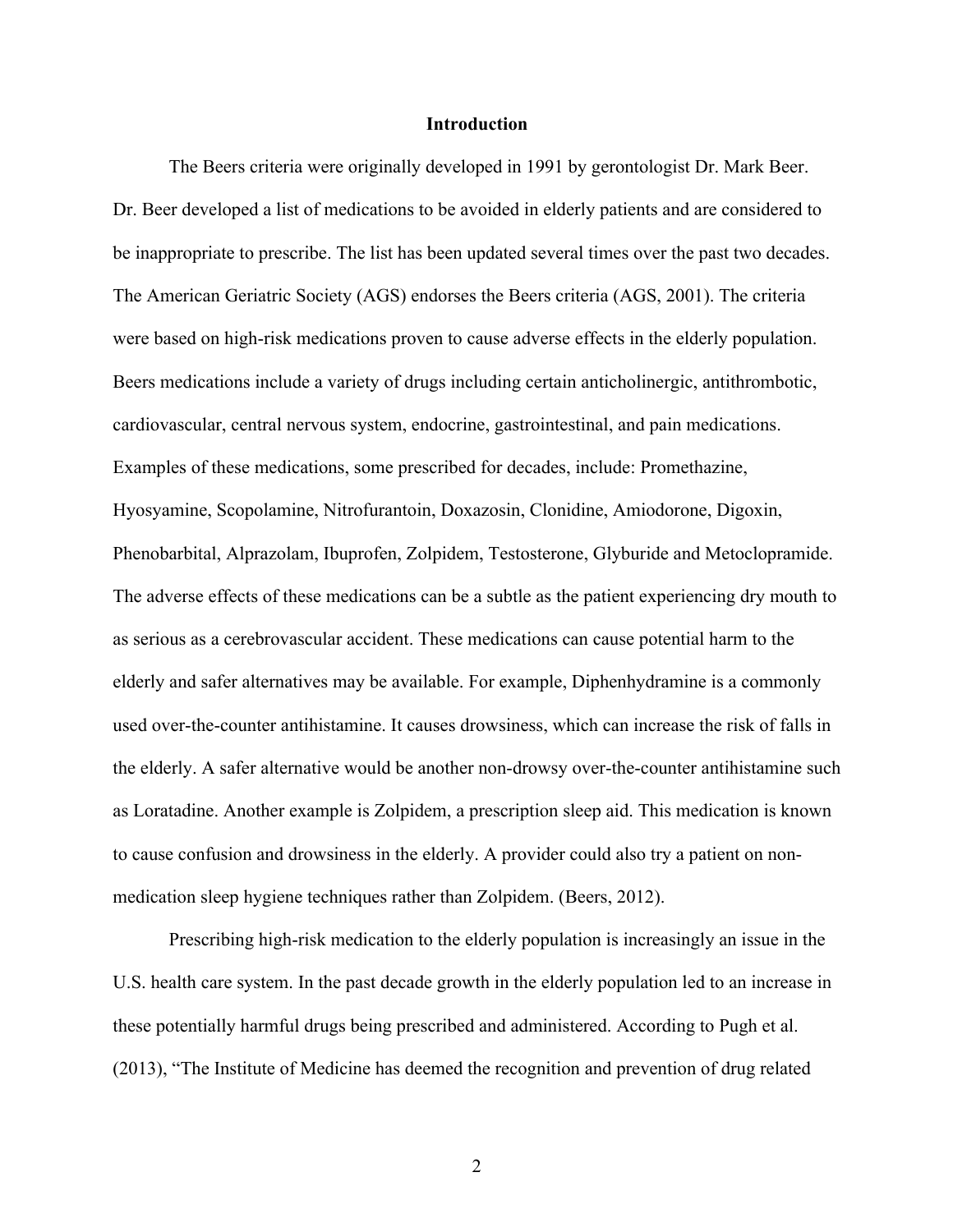problems in the elderly as a key priority for this decade" (Pugh et al, 2013). In 2050, the population aged 65 and over is projected to be 83.7 million, almost double its estimated population of 43.1 million in 2012 (Hogan, Orthman & Velkoff, 2014). Increases in the geriatric population will likely lead to more geriatric patients being seen by providers and prescribed medications. A recent study of community dwelling elderly adults (n=18,475) using prescription medication in the United States confirmed that 43% were on at least one medication deemed inappropriate based on the Beers criteria (Davidoff et al., 2015). In another study consisting of 18 retrospective reviews, the research concluded patients older than 65 years and taking a medication on the Beers list experienced increased hospitalizations (Jano & Aparasu, 2007). Outpatient preventable medication errors in the elderly cost 4.2 billion per year (Jefferson School of Population Health, 2013).

Many medications are metabolized in the liver and are excreted by the kidneys. As a person ages, kidney function diminishes causing a decrease in drug absorption. The kidneys function at a slower pace, leading to higher levels of the drug remaining in the body for extended periods of time. The decrease in drug metabolism puts elderly patients at a higher risk for adverse effects due to the potential for a toxic dose, even when a fraction of the dose is given. Physiological changes also occur in the elderly gastrointestinal (GI) tract. Many medications are absorbed in the GI tract, and as a person ages, GI motility is decreased leading to changes in drug absorption. This is considered a medication error when the patient receives too much of a specific drug. Caution should be taken when prescribing to the elderly population (Wooten, 2012).

Since the elderly population has increased substantially since 1999, adverse events have also increased (Fialova & Onder, 2009). In 2003, 1523 adverse drug events occurred in the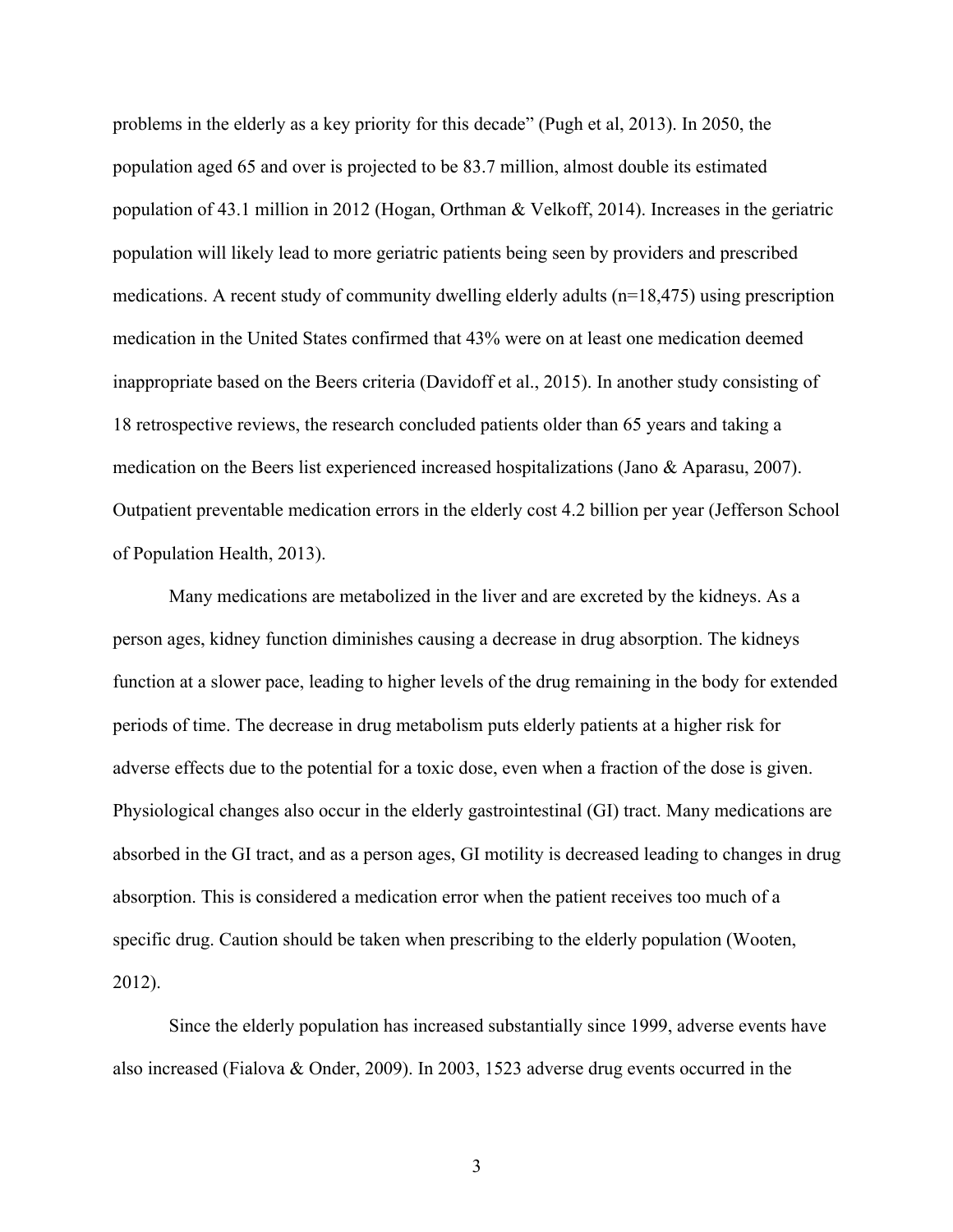elderly and 27% were considered preventable (Gurwitz et al., 2003). Researchers concluded 38% of those adverse drug events were either life threatening or fatal. By 2014, the annual death toll due to medication related errors was 123,927 people (U.S. Food and Drug Administration, 2015).

As a person ages, comorbidities can increase, further complicating the dosing of medication. The elderly patient may be prescribed medication for one disease process that interacts with a drug prescribed for another disease process. It is important to be diligent about properly prescribing medications to the elderly. It is also important to educate the elderly patient on the side effects and drug interactions that may be experienced from these medications because with education, many of these side effects can be stopped before great harm is done. When possible, a safer alternative to these high-risk medications should be used.

The purpose of this study was to explore the prescribing practices of one primary care practice, the most frequently prescribed Beers medications at the primary care practice, and to determine if patients in the primary care practice received education on the potential side effects of a Beers medication.

#### **Literature Review**

According to Opondo (2012) the most prescribed high-risk medications in the elderly who live in the United States are Propoxyphene, Doxazosin and Diphenhydramine. These medications are often prescribed in a primary care setting (Opondo et al., 2012). The study was a systematic review of 19 studies in which 14 used Beers criteria to determine the appropriateness of the medication prescribed. The median rate of inappropriate medication prescriptions was 20.5%. The researchers concluded one in five prescriptions written at a primary care facility is inappropriate (Opondo et al., 2012).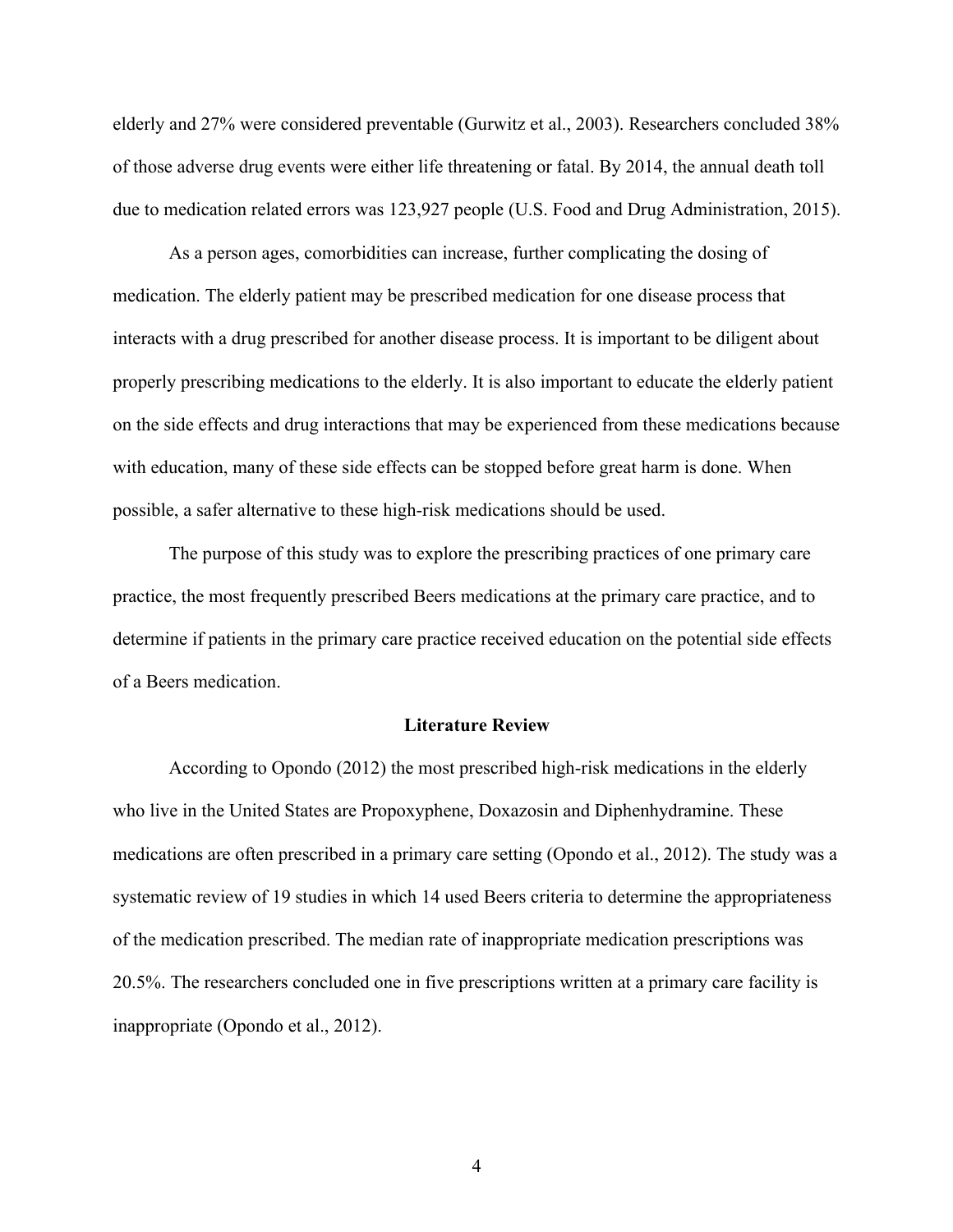A literature review was conducted to determine prescribing practices for Beers medication across the United States (U.S.). This review used the key words high-risk medications and elderly for general search criteria. Search databases included National Institute of Health, HHS public access, Medscape and MEDLINE. Of the over 30 articles found, eight met the aims of this review. The main objective was to determine the most frequently prescribed high-risk medications for the US elderly population, as well as the most common adverse drug events experienced. Inclusion criteria were all articles containing high-risk medication and the elderly. The search ranged between 2006 and 2016.

Kentucky ranks among the highest in high-risk medication prescribing patterns. According to the Centers for Medicare and Medicaid Services, Kentucky averages 1.09-1.31 high-risk medication fills per Medicare beneficiary. The national average of high-risk medication fills per patient is 0.86 (Lowes, 2016).

The risk of developing an adverse drug reaction in the elderly is 10.7 %, according to a Wooten (2012). That is almost double the risk (5.3%) when compared to the general population. The most common adverse drug reactions experienced in the elderly are anticholinergic symptoms (dry mouth, constipation and urinary retention), change in mental status, orthostatic hypotension, mood and behavior changes and gastrointestinal tract disturbances (Wooten, 2012). These side effects can result in serious harm to the elderly. For example, orthostatic hypotension can cause the elderly patient to become dizzy and fall, possibly causing fractures. Change in mental status could cause the patient to become lost, non compliant with care as well as combative. Urinary retention is a serious side effect for both male and female elderly patients. Patients that experience urinary retention are at an increased risk of urinary tract infections.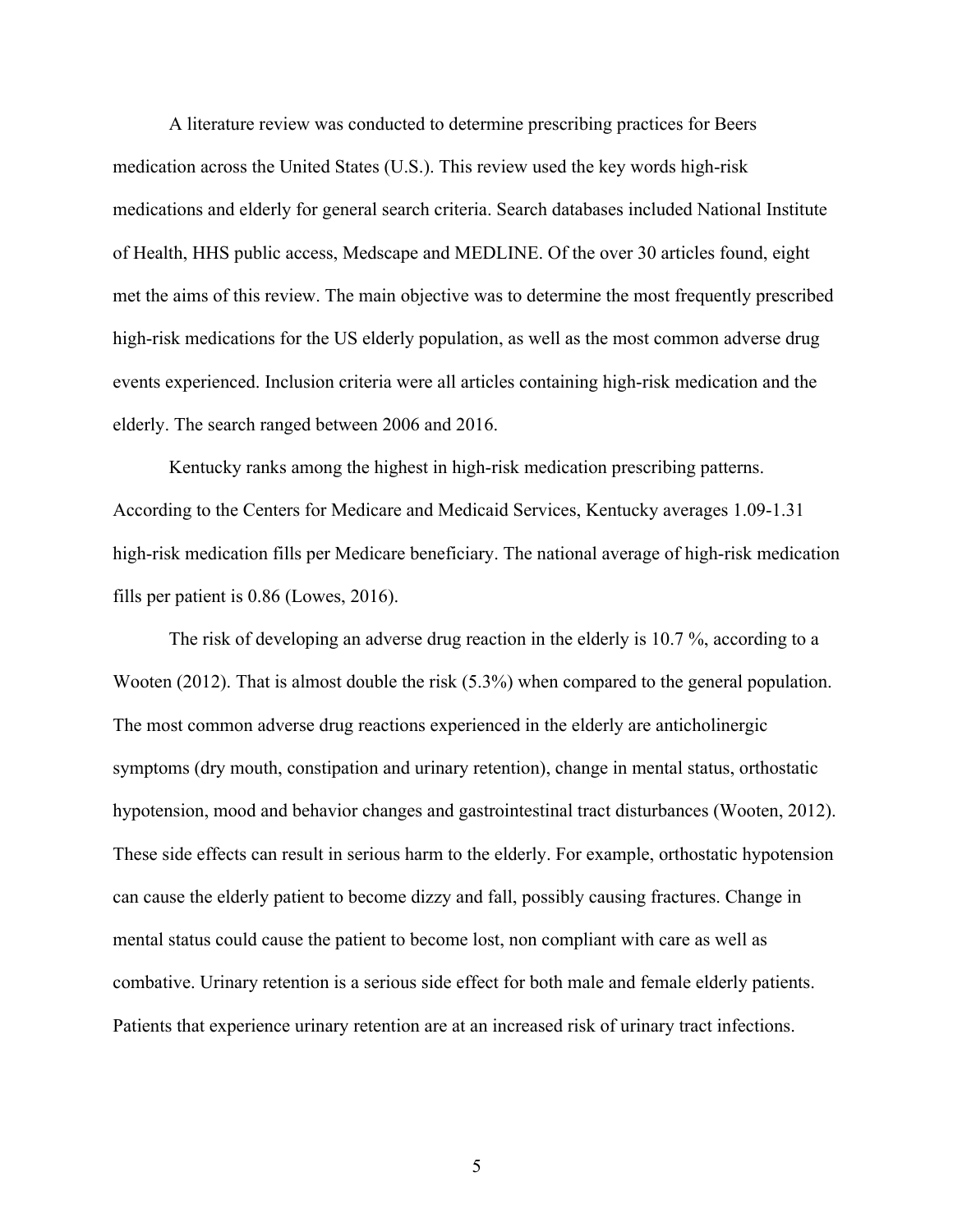A strong link has been shown between medications on the Beers list and poor outcomes. The percentages of elderly adverse drug events in 2005 in primary care were 27% and long-term care were 42%. Most of these adverse drug events could have been prevented (AGS, 2012). The most serious adverse drug events have been gastrointestinal bleeding, delirium, falls and fractures. It is estimated as much as 40% of older patients receive at least one or more medication on the Beers list (AGS, 2012). These medications are known to cause adverse drug events and are still being prescribed to the elderly, educating elderly patients on the potential side effects they may experience is the key to keeping these elderly patients safe.

Pugh et al (2013) performed a retrospective study of the Healthcare Effectiveness Data and Information Set (HEDIS) to measure new exposure to inappropriate prescribing practices. This study's purpose was to explore associations between new exposures to high-risk medication in the elderly and drug-disease interactions to determine the mortality rate, hospital admission rates, and emergency care visits. A large sample size of over one million veterans was studied to determine how high-risk medications in the elderly are associated with adverse effects. The authors concluded the most commonly prescribed medication groups were antihistamines, skeletal muscle relaxants, opioids as well as gastrointestinal antispasmodics. Pugh et al. (2013) also found exposure to a new high-risk medication increased the elderly patient's mortality rate by 60% in one year, and the use of a new high-risk medication was associated with greater than 50% of emergency room visits or hospital admissions (Pugh et al, 2013).

Adverse drug events are responsible for close to 100,000 emergency department visits each years for those patients aged 65 years old and older in the U.S. (Budnitz, Lovegrove, Shehab & Richards, 2012). A study of over 250,000 Australian patients found Temazepam, Oxazepam, Diazepam, Digoxin, Amiodorone and Ferrous Sulfate have all been shown to cause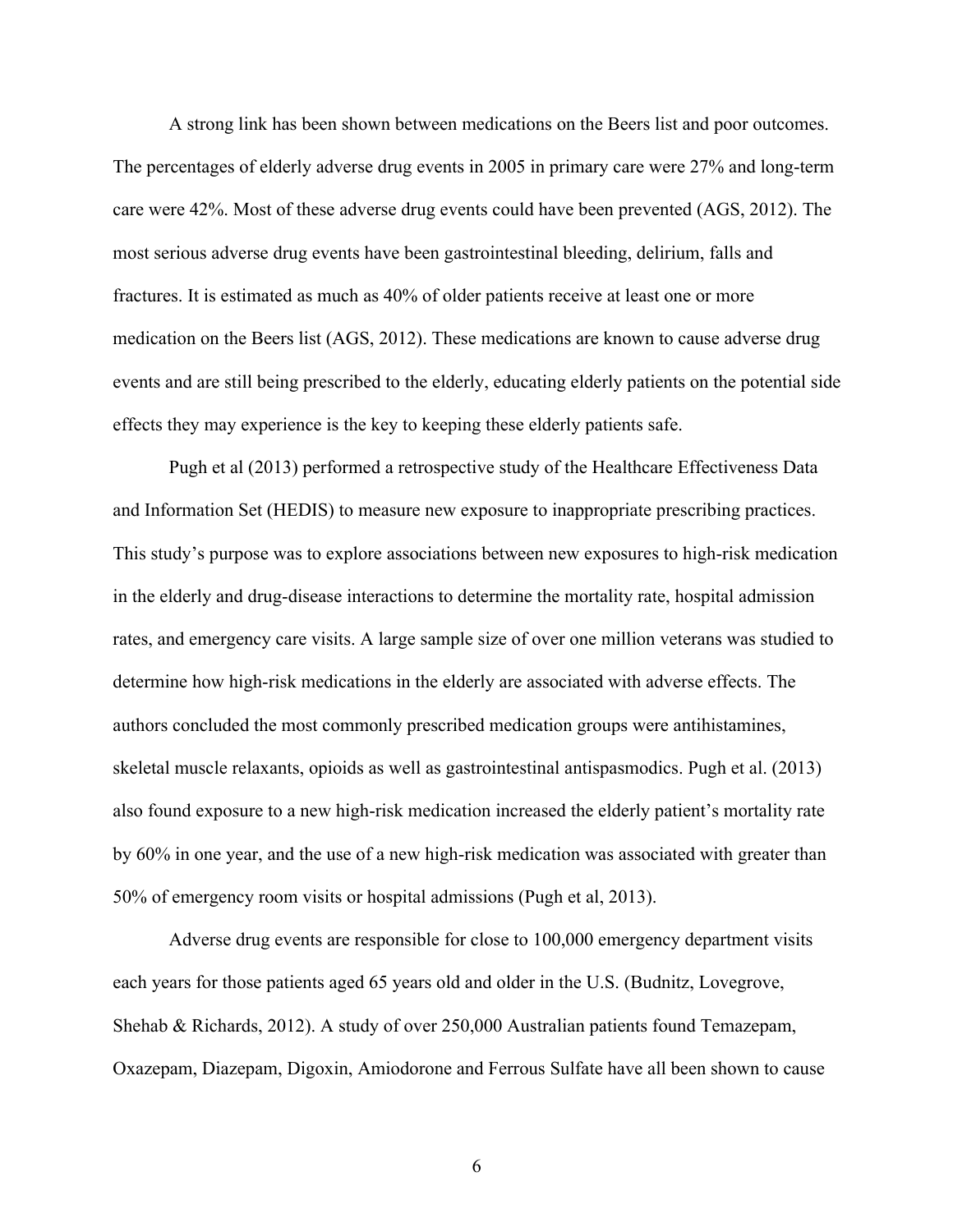more than 100 unplanned hospitalizations per medication, per year. Naproxen also caused close to 99 unplanned hospital admissions per year. Potentially inappropriate medications were responsible for 15.3% of unplanned hospital admissions, a much lower number than found in the U.S study (Pugh et al., 2013). The study concluded high-risk medications cannot be avoided in these patients; therefore the elderly patient needs to be monitored closely (Price, Holman, Sanfilippo & Emery, 2014).

Patients seen by practitioners having formal geriatric training and education had 14% lower risk of an adverse drug event, when compared to patients care for practitioners that did not have formal geriatric training (Walid et al., 2012). A study examining the quality prescribing practices in the elderly at a Veteran Affairs facility (n=2,023,477), concluded patients seen in facilities with providers receiving formal geriatric education had 5% lower exposure to high-risk medication and disease interaction (Walid et al., 2012). Additionally, patients seen in facilities having less of a geriatric population are at increased risk of high-risk medication exposure, presumably because providers are accustomed to prescribing to a younger population. Providers not familiar with the geriatric population, and their lack of drug metabolism may put these patients at an increase risk of adverse drug events. Facilities caring for the geriatric population need to remain aware of issues concerning high-risk medication and falls. Walid et al. (2012) concluded that geriatric training promotes less inappropriate prescribing to older patients.

High-risk medication in the elderly has become a significant issue. The elderly population is increasing and the volume of elderly individuals who receive high-risk medication is growing. Prescribing patterns and co-morbidities lead to an increased number of elderly patients who are prescribed these high-risk medications. This causes an even bigger issue of elderly patients being harmed. These high-risk medications can lead to serious complications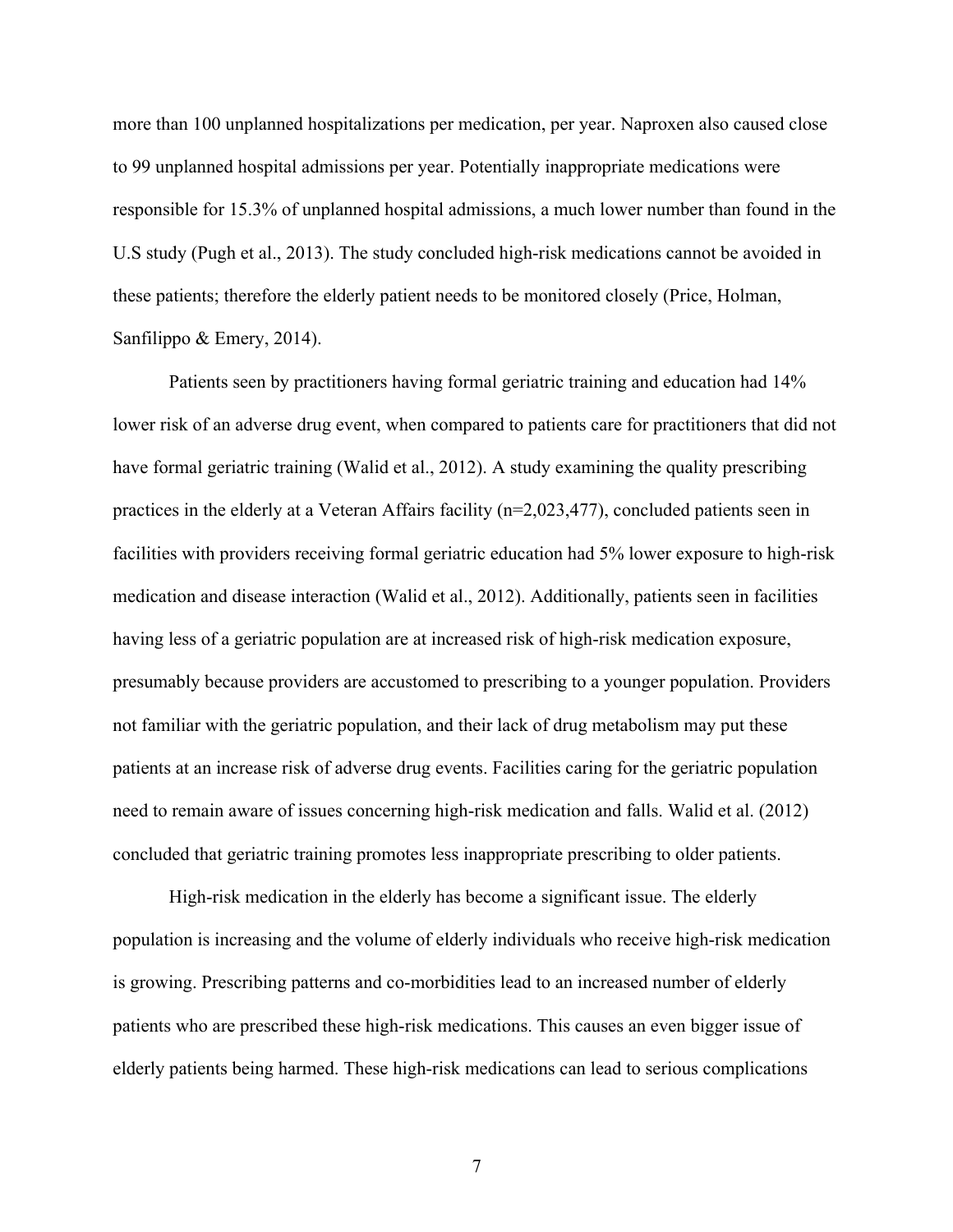such as falls, gastrointestinal bleeding and changes in mental status. High-risk medications can cause increased emergency room visits as well as poor outcomes.

In an effort to provide optimal quality care for the elderly within one healthcare system, it is important to explore what high-risk medications are being prescribed in primary care. This study is needed to explore Beers criteria medications prescribed to elderly patients and to identify education provided regarding medication side effects. It is also important to explore how providers educate their patients when they are prescribed high-risk medications.

#### **Methods**

# **Design and Setting**

This project was a descriptive, retrospective chart review to explore Beers criteria medications prescribed to elderly patients at one primary care practice and to identify education received regarding medication side effects. Both The University of Kentucky's Institutional Review Board as well as the Hospital Office of Research Administration approved the project. The charts were reviewed for evidence of currently being prescribed a medication on the Beers list, and for documentation of side effect education regarding the Beers medication. This information was located in one of two places in the EMR. The PI looked at the after visit summary (AVS) and in the narrative portion of the progress notes for evidence of side effect education. The presence or absence of education was noted on the electronic data collection sheet.

The practice site for this project was a primary care office of a large hospital based system in Kentucky. The office employs both a physician and a nurse practitioner. The patients seen at this project office range in age from newborn to elderly. The practice is located in Oldham County, Kentucky, which has a population of roughly 64,875 people. Twelve percent of the county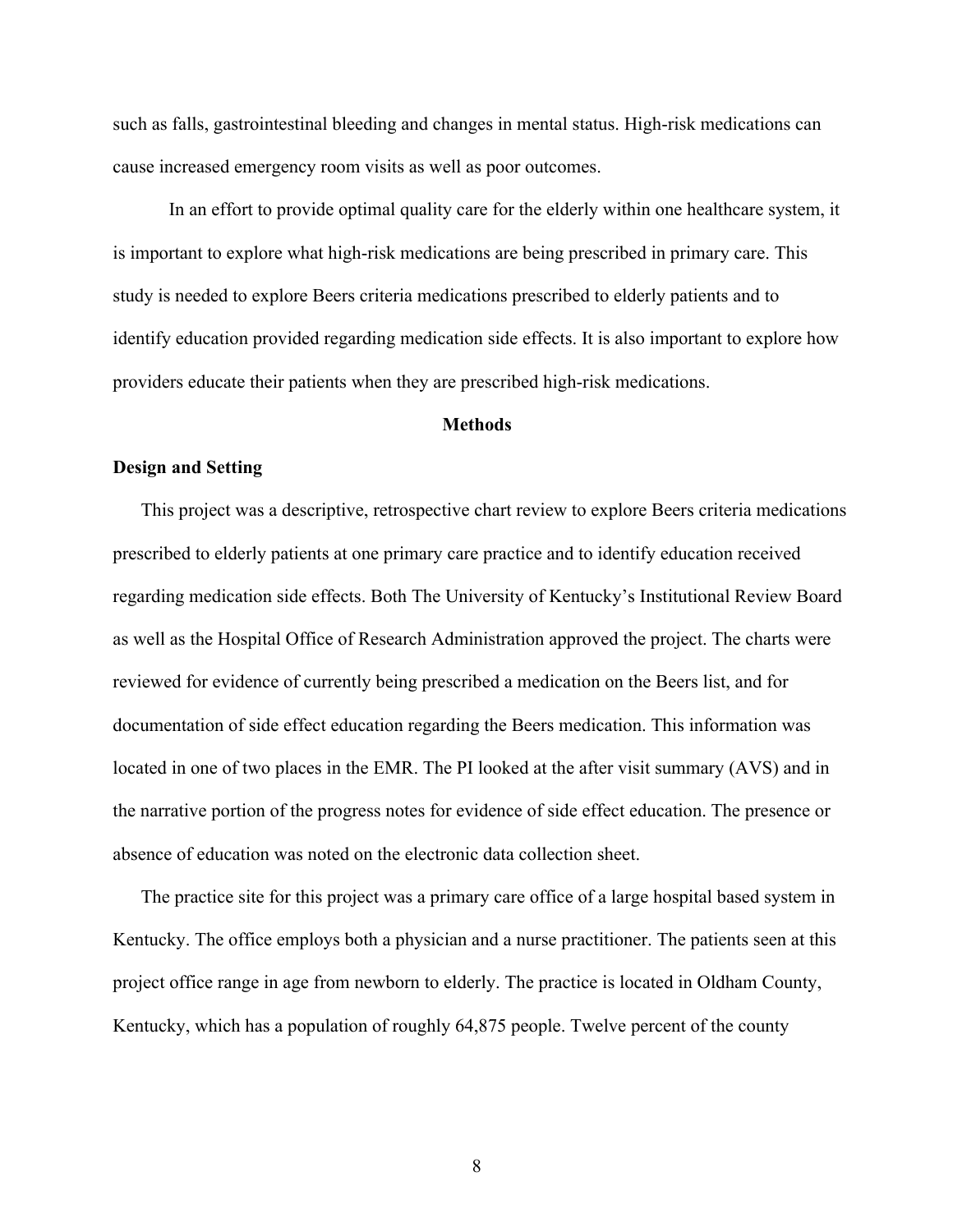population is older than 65 years. The patients in the area are predominately Caucasian (91.4%) (United States Census Bureau, 2016).

The practice sees approximately 739 patients over 65 years of age per MD per year (Information Services, 6/29/16). Following a request from the Informational Services department of the hospital system, the PI received medical record numbers of the 116 patients over the age of 65 years seen at the project office between January 1, 2015 and December 1, 2015 and who were on at least one medication from the Beers list (Information Services, 6/29/16).

# **Sample**

All 116 charts were reviewed to confirm inclusion and exclusion criteria. Those patients younger than 65 years old, patients seen before January 1, 2015 and after December 1, 2015 and patients who were not prescribed a medication on the Beers list were excluded.

The retrospective chart review consisted of 116 patients. Of those 116 patients, one had since passed away and 14 were not on a Beers medication leaving a sample size of 101 patients. The sample consisted of 51 females and 50 males. The mean age was 73 years old. The number of high-risk medications per patient ranged from 1-7 medications. The average amount of highrisk medications per patient was 1.66 medications. See Appendix A

#### **Results**

One hundred and one charts from one primary care practice were reviewed for evidence of currently being prescribed a medication on the Beers list, and for documentation of side effect education regarding the Beers medication. The chart review revealed a total number of 196 highrisk medications were prescribed during the study dates of January 1, 2015 and December  $1<sup>st</sup>$ , 2015.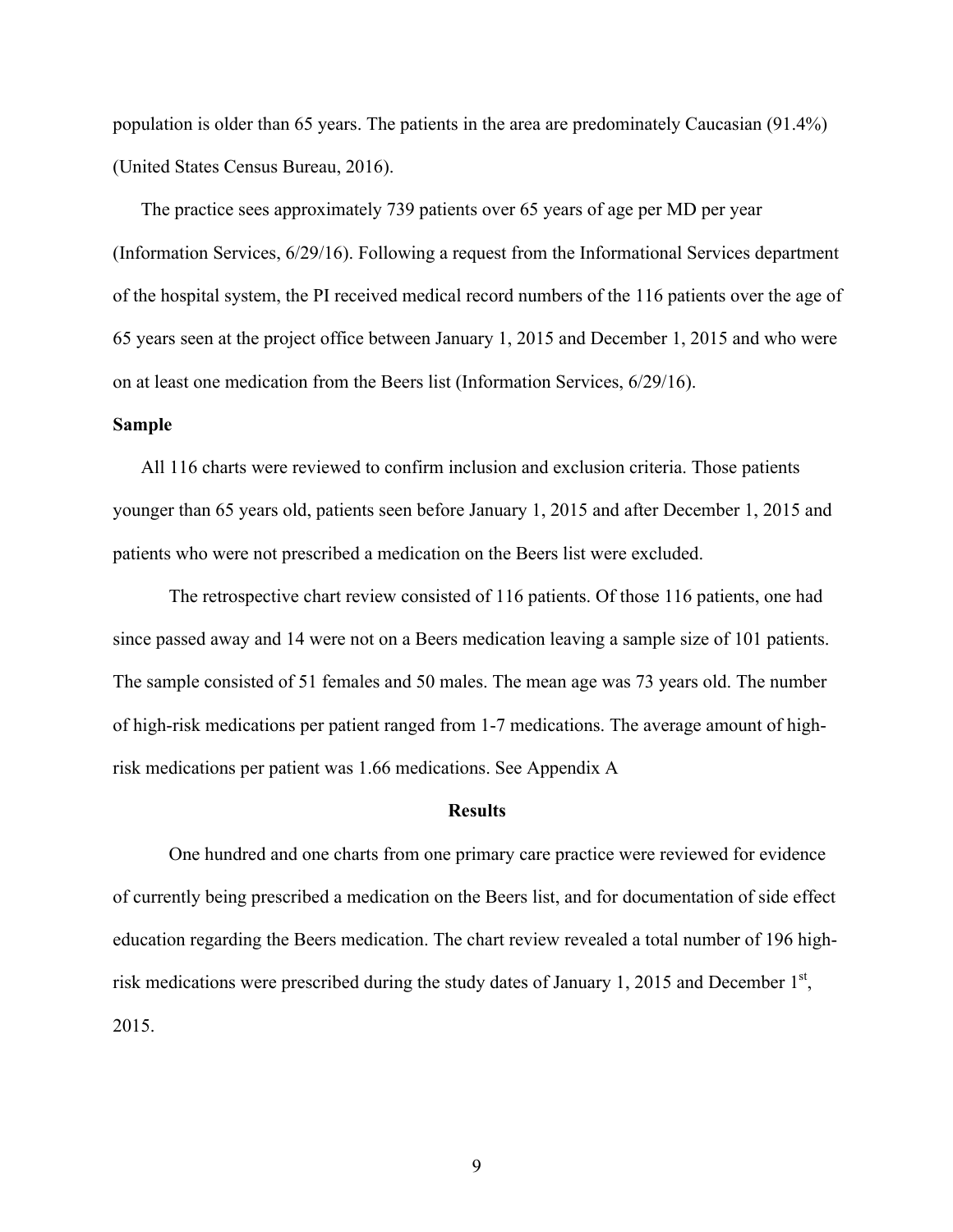## **Most Common Beers Medication**

The study's objective was to explore the prescribing practices at a primary care office. The review determined the most frequently prescribed high-risk medications at the project practice site were corticosteroids (19.80%), Diclofenac (17.82%), Pseudoephedrine (15.84%), Alprazolam (12.87%), Zolpidem (10.89%) and Meloxicam (10.89%). The study cohort consisted of 50 males and 51 females. The male group of patients had a total of 88 high-risk medications prescribed. The female group of patients on the other hand, had a total of 108 high-risk medications prescribed. The data analysis also concluded 20% of the patients were on a controlled pain medication such as Hydrocodone, Vicodin and codeine. Narcotic pain medication can be associated with constipation, urinary retention, respiratory depression and sedation (Chau, Walker, Pai & Cho, 2008)

## **Patient Education**

The charts were reviewed for evidence of patient education documentation between the provider and the patient. Of the 101 patients prescribed medications on the Beers list, only four charts documented the patient received education on side effects. In other words, 0.039% of the patient's charts stated the patient was given education explaining the possible side effects they may experience from medication. Due to the small sample size, differences between those who received education and those who did not could not be explored.

#### **Discussion**

When comparing the most prescribed high-risk medications at the project site to the rest of the United States, the findings were not comparable. Depending on the particular study, there are variations regarding the most frequently prescribed medications. Narcotic pain medications as well as antihistamines were the most common among the studies. Antihistamines and narcotic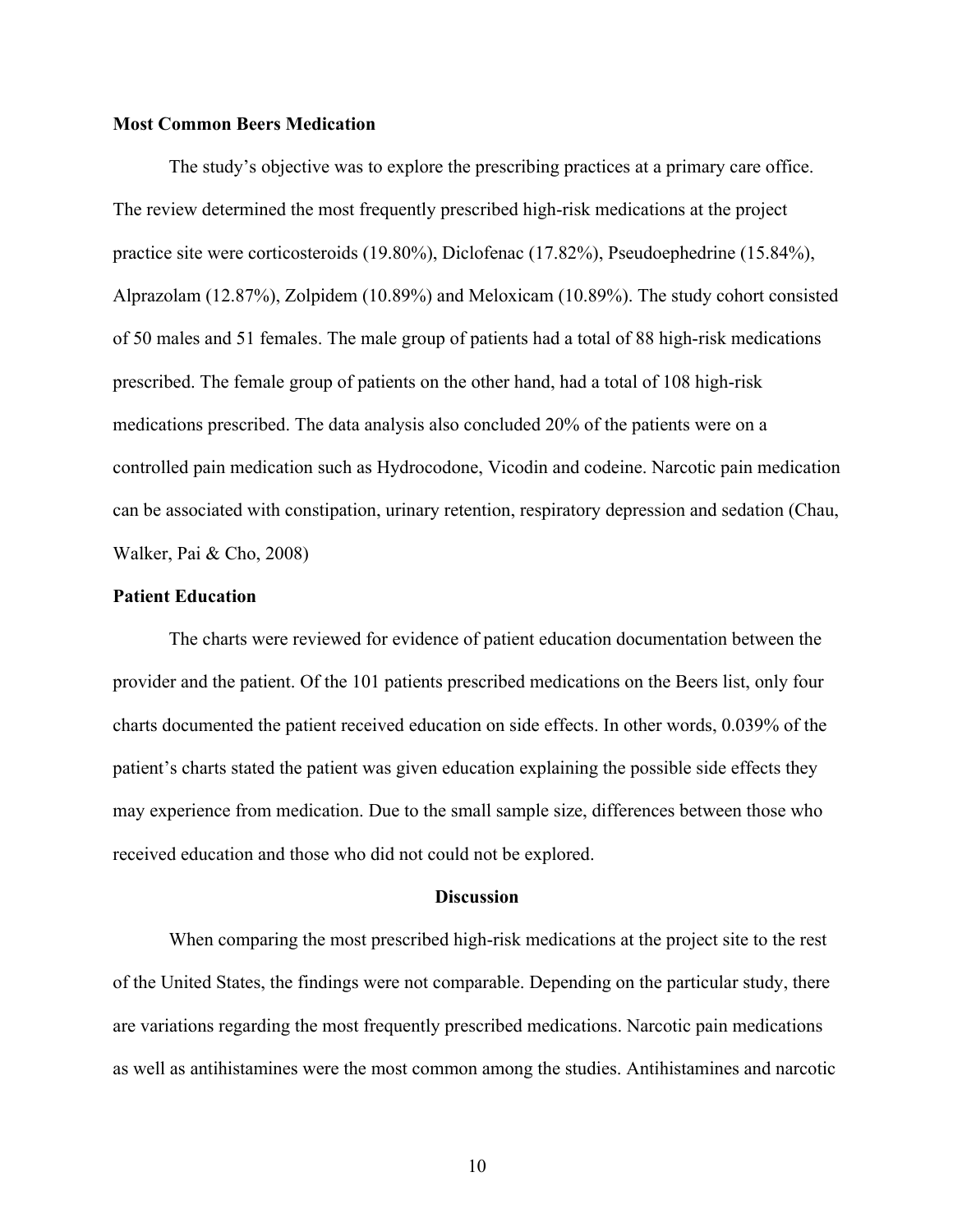pain medications were prescribed to some of the patients in this study, however; they were not the most frequently prescribed. Many of the medications were not prescribed universally. The studies examined had a wide variety of high-risk medication prescribed including: alphablockers, skeletal muscle relaxants, benzodiazepines and anti-arrhythmic.

There is a definite gap when it comes to educating patients on the potential side effects they may experience from their medication. Out of the 101 patients in this study, only four received any type of medication education regarding directions about potential side effects. There is a need to spend time educating patients on the serious side effects that can and often do occur. Time spent educating patients on high-risk medications could decrease the number of emergency room visits and in return lower the cost of adverse drug reactions.

The implication of the findings from this study could raise awareness that the elderly population is vulnerable to adverse effects received when taking certain medications. This study could also alert healthcare providers that these elderly patients need education on the side effects they may experience.

Currently, at the project practice site, there is no system notifying providers they are prescribing a high-risk medication. Several studies are available on the benefits of notification systems such as electronic reminders as well as algorithms the providers can use (Poudel, 2015 & Peterson et al., 2014). Peterson and colleagues (2014) investigated the use of a computerized flagging system for pharmacists. The flag alerted the pharmacist and suggested an alternative medication. The majority of the time, 31/40, the provider proceeded with the pharmacist's recommendation by prescribing an alternative medication (Peterson et al., 2014). Potentially a similar system could be initiated for the practice site in this study.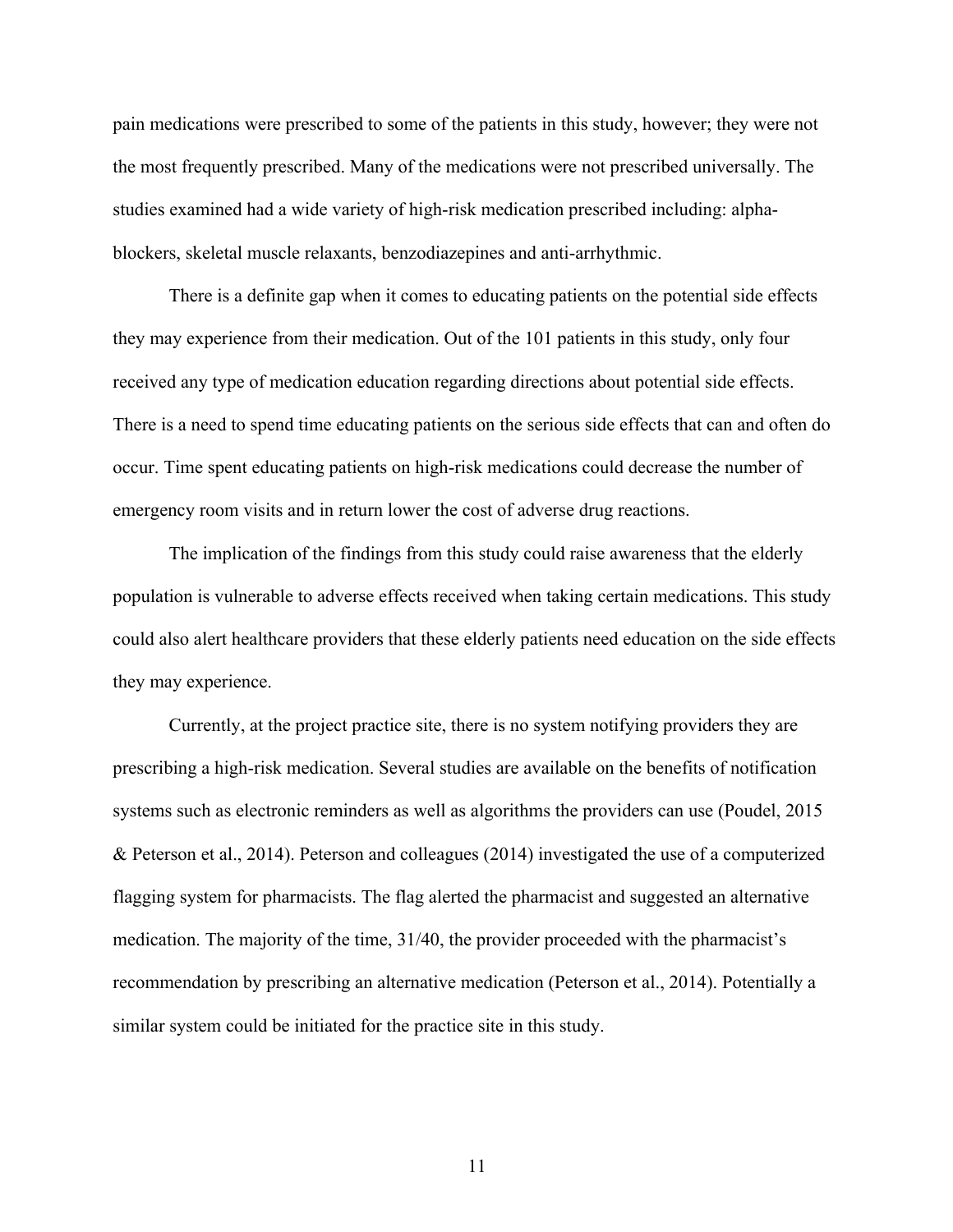The Japan Geriatric Society proposed an algorithm for prescribing high-risk medication (2015). The algorithm could be used to identify high-risk medication, evaluate current usage and benefit and alter high-risk medications the patient is already on. The study does examine the use of a list containing high-risk medication, however this list is quite extensive. This four-step algorithm could be a quick tool to use when providing care to the elderly population in a busy clinic (Poudel, 2015).

American Geriatric Society also proposed a model that not only uses the Beers list as a guide to prescribing to the elderly, but also as a reminder that close monitoring needs to occur while patients are on these medications. This monitoring can be incorporated into the electronic health record used to detect these high-risk medications. The article also explains that providing economic and organizational incentives can be used to develop a model to help reduce adverse drug reactions (AGS, 2013).

This project lays the groundwork for future Doctor of Nursing Practice students to help solve the problem of prescribing high-risk medication to the elderly. Further research is needed to determine if education is lacking in other primary care offices within this hospital system. More investigation would provide a bigger picture of the hospital system as whole, if other offices and providers were audited for patient education documentation as well.

Although most insurance companies such as Humana and Blue Cross and Blue Shield audit patients on high-risk medications, this is not enough to stop providers from prescribing these medications. The insurance company monitoring prompts a letter to the provider alerting them of the situation and offering a safer alternative. This letter is clearly not enough. One reason could be that by the time the provider receives the letter, the patient may have already received the medication.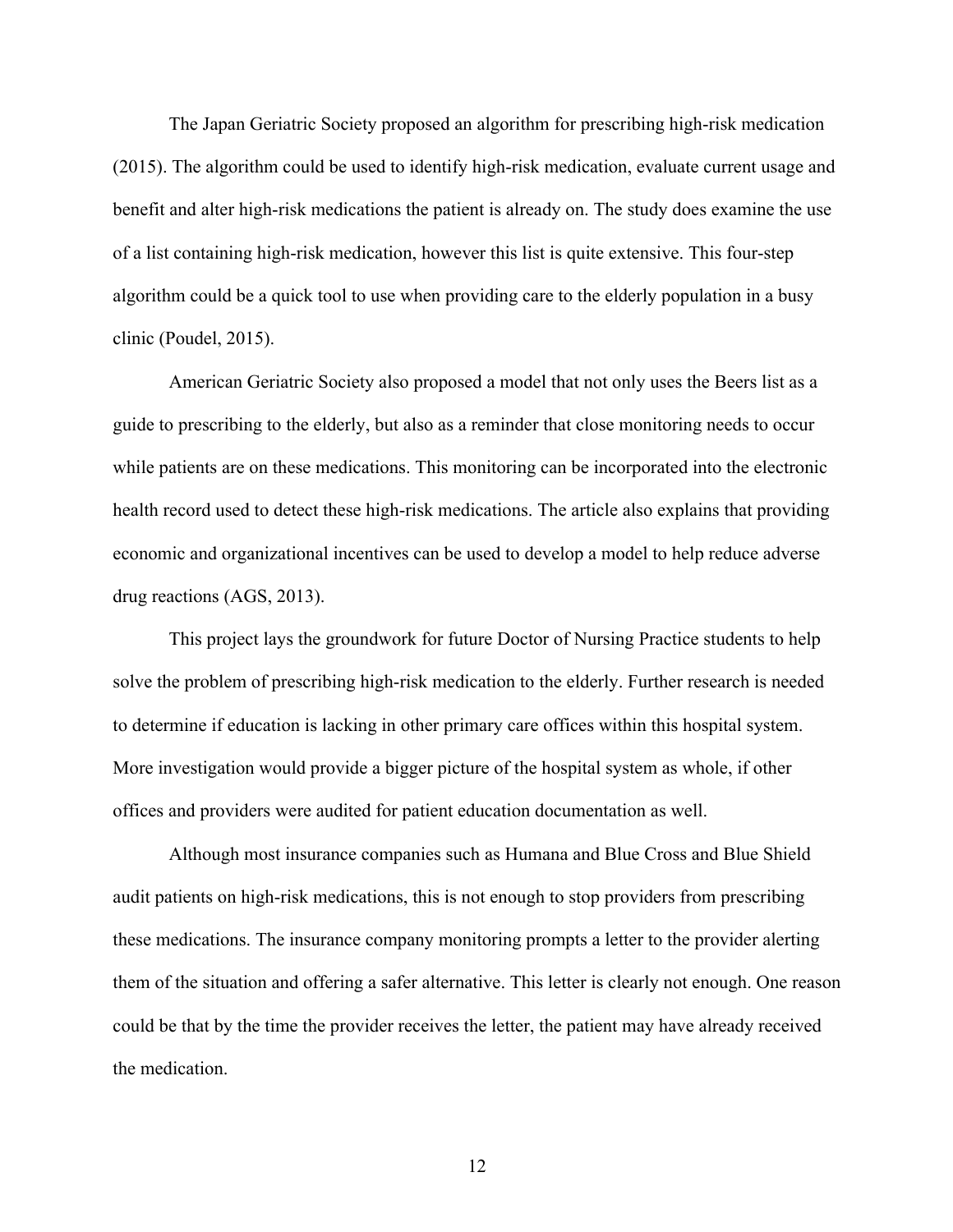It would also be beneficial to compare the prescribing practices of both primary care providers with hospital-based providers. It would be interesting to determine if hospital based providers prescribe more high-risk mediations because their patients are in an acute state.

#### **Limitations**

Several limitations existed with this project. The most important limitation of the study was the relatively small sample size. This narrows the number of charts reviewed and decreases the range of variability and traits. Another limitation of the study was it only examined the prescribing practices at one primary care office employing two providers. One of the two providers was a nurse practitioner, and claims data only audits the physician in the office. Therefore it is difficult to examine all of the elderly patients seen at the project office. The small office and auditing on just the physician further limits the study by decreasing the number of patients that can be reviewed.

Determination of how long the patient had been on a high-risk medication was another limitation. It would have been informative to know if the medication was new to the patient or one they had taken for years. Finally, an additional limitation was the validity of determining if patient education occurred. The education could have been provided to the patient, but not documented in the chart. These potential documentation omissions could alter the results of how many patients in the study received education. This is a potential benefit to the patient, but negatively affects this study of data collection.

## **Conclusion**

High-risk medication use affects a large majority of the elderly population. Certain adverse circumstances may arise from patients taking high-risk medication. The patient may have been on the medication for years and never experienced a problem. Patients may experience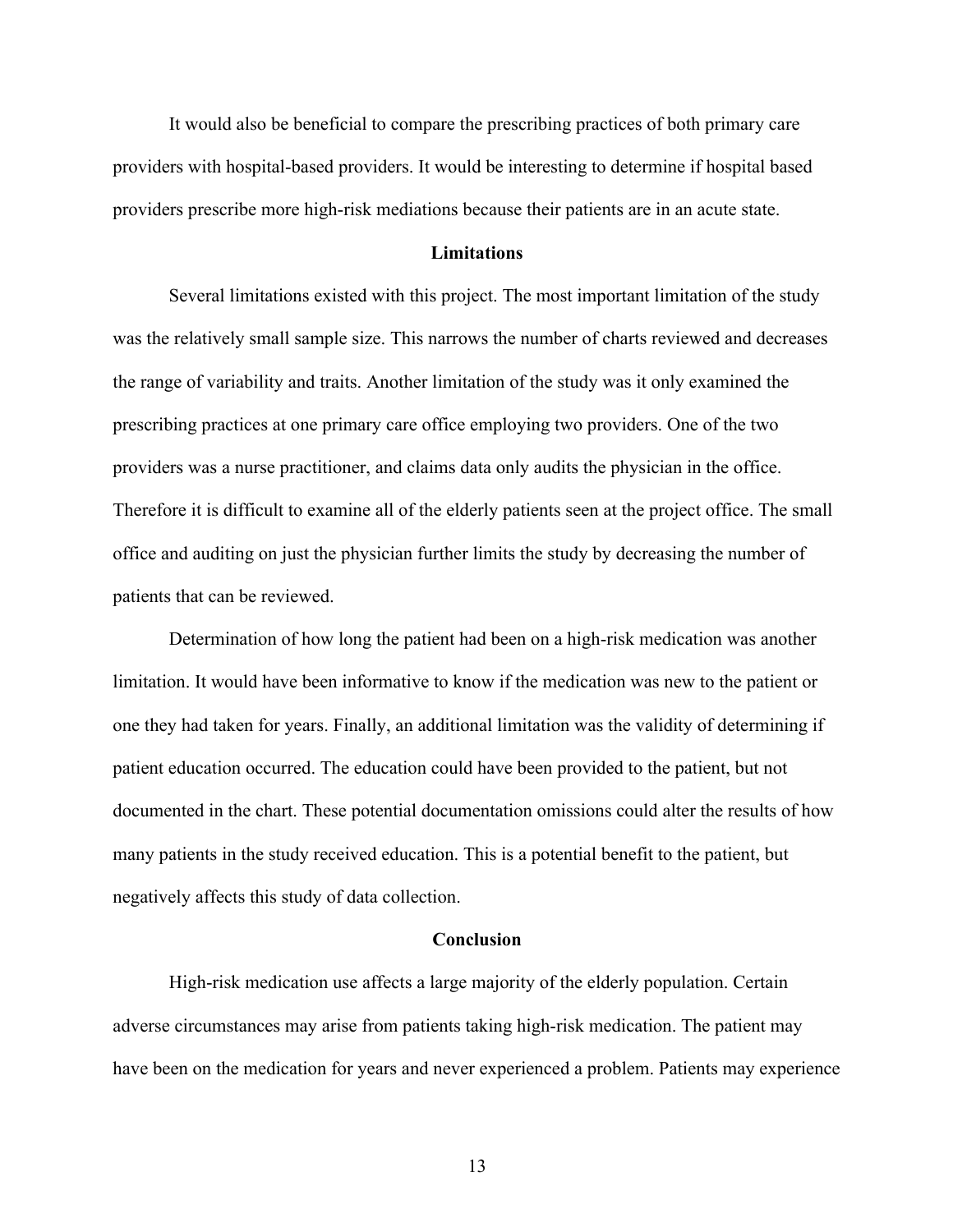side effects of these medications but not be aware the symptoms they are experiencing are a side effect. It is important providers do their part in protecting these vulnerable patients from potential side effects by recognizing Beers list medications, by considering alternative medications when possible and by educating the patients so they are informed of the potential signs and symptoms to watch for.

If high-risk medications must be prescribed to the elderly, education is a simple and effective way of allowing patients to take control of their care. Education can empower a patient to report a symptom if something is not right.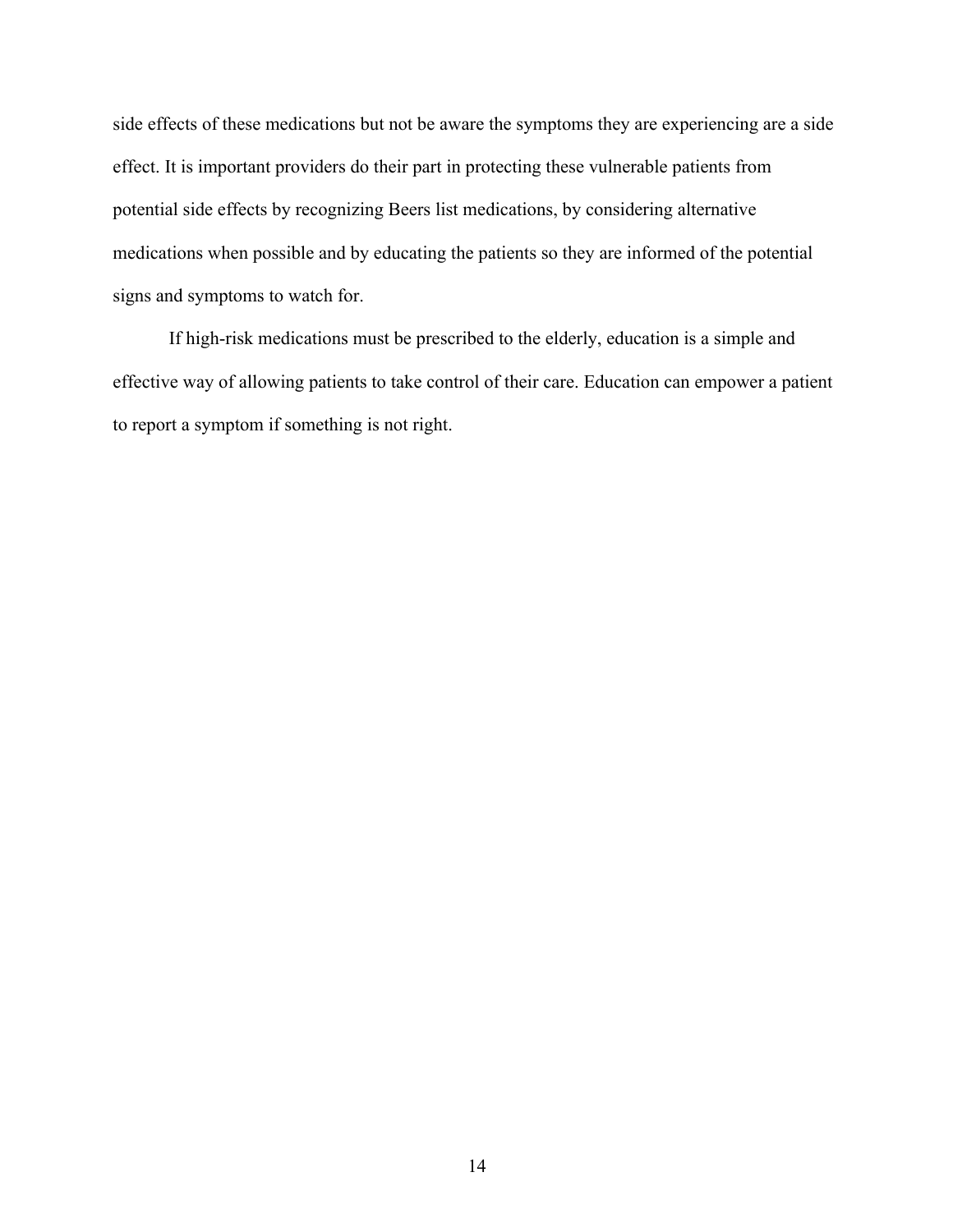#### Reference

- Aparasu, R., Jano, E. (2007). Healthcare Outcomes Associated With Beers' Criteria: a Systematic Review. *Annals of Pharmacotherapy, 41*(3): 438-47.
- Ble et al. (2015). Any Versus Long-term Prescribing of High-risk Medications in Older People using 2012 Beers Criteria: Results From Three Cross-sectional Samples of Primary Care Records for 2003/4, 2007/8 and 2011/12. *BioMed Central Geriatrics, 5*(15): 146 doi: 10.1186/s12877-015- 0143-8
- Budnitz, D., Lovegrove, M., Shehab, N., Richards, C. (2011). Emergency Hospitalizations for Adverse Events in Older Americans. *New England Journal of Medicine, 365*(21): doi: 10.1056/NEJMsa1103053.
- Chau, D. L., Walker, V., Pai, L., & Cho, L. M. (2008). Opiates and elderly: Use and side effects. *Clinical Interventions in Aging*, *3*(2), 273–278.
- Davidoff et al. (2015). Prevalence of Potentially Inappropriate Medication Use in Older Adults Using 2012 Beers Criteria. *Journal of the American Geriatric Society, 6*(3): 486-500. doi: 10.1111/jgs.13320.
- Fialová, D., & Onder, G. (2009). Medication errors in elderly people: contributing factors and future perspectives. *British Journal of Clinical Pharmacology*, *67*(6), 641–645. http://doi.org/10.1111/j.1365-2125.2009.03419.x
- Gurwitz, J. et al. (2003). Incidence and Preventability of Adverse Drug Events Among Older Persons in the Ambulatory Setting. *The Journal of American Medical Association, 289*(9):1107-1116. doi:10.1001/jama.289.9.1107.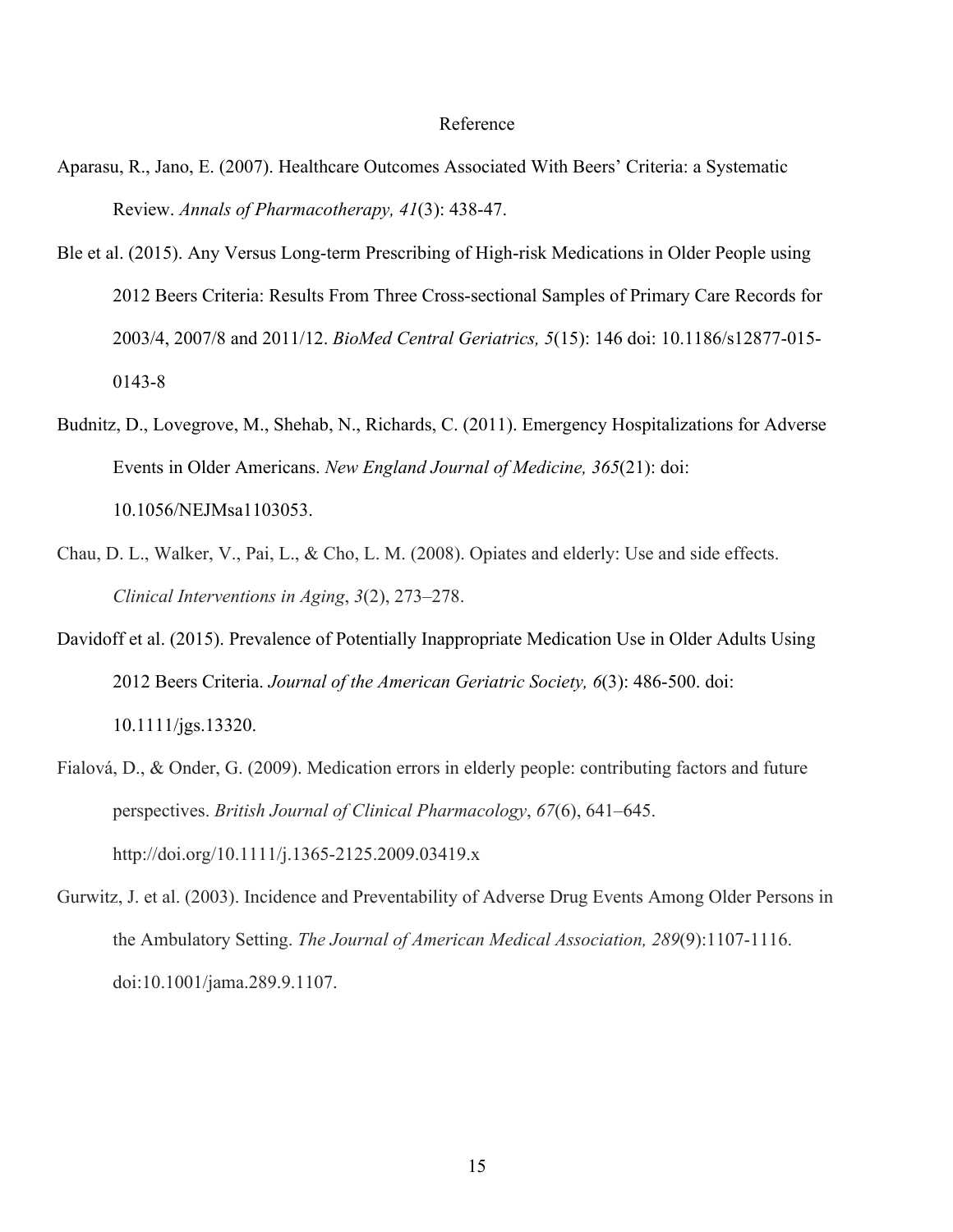Hogan, H., Ortman, J., Velkoff, V. (2014). An Aging Nation: The Older Population in the United States. United States Census Bureau. Retrieved from: https://www.census.gov/prod/2014pubs/p25- 1140.pdf

Jefferson Health. (2013). Medication Errors in the Elderly are Costing at Least \$4.2 Billion Annually: Jefferson's Proof-of-Concept Study Points to a Solution. Retrieved from: http://www.newswise.com/articles/medication-errors-in-the-elderly-are-costing-at-least-4-2 billion-annually-jefferson-s-proof-of-concept-study-points-to-a-solution

- Marengoni, A., Nobili, A. & Onder, G. (2015). Best Practices for Drug Prescribing in Older Adults: A Call to Action. *Drugs aging, 32*(11): 887. doi:10.1007/s40266-015-0324-3
- Lowes, R. (2016). High-Risk Meds for Elderly Most Prescribed in the South, CMS Says. Medscape. Retrieved from: http://www.medscape.com/viewarticle/867954#vp\_1
- Opondo et al., (2012). Inappropriateness of Mediation Prescriptions to Elderly Patients in the Primary Care Setting: A Systematic Review. *Peer Reviewed Open Access Scientific Journal, 7*(8): e43617. doi:10.1371/journal.pone.0043617
- Peterson et al. (2014). Electronic Surveillance and Pharmacist Intervention for Vulnerable Older Inpatients on High-risk Medication Regimens. *Journal of the American Geriatric Society, 62*(11):2148-52. doi: 10.1111/jgs.13057
- Poudel et al. (2015). Algorithm of Medication Review in Frail Older People: Focus on Minimizing the Use of High-risk Medications. *Geriatrics & Gerontology International, 16*(9):1002-13. doi: 10.1111/ggi.12589
- Price, S., Holman, C., Sanfilippo, F., Emery, J. (2014). Association Between Potentially Inappropriate Medications From the Beers Criteria and the Risk of Unplanned Hospitalization in Elderly Patients. *Annals of Pharmacotherapy, 48*(1):6-16. doi: 10.1177/1060028013504904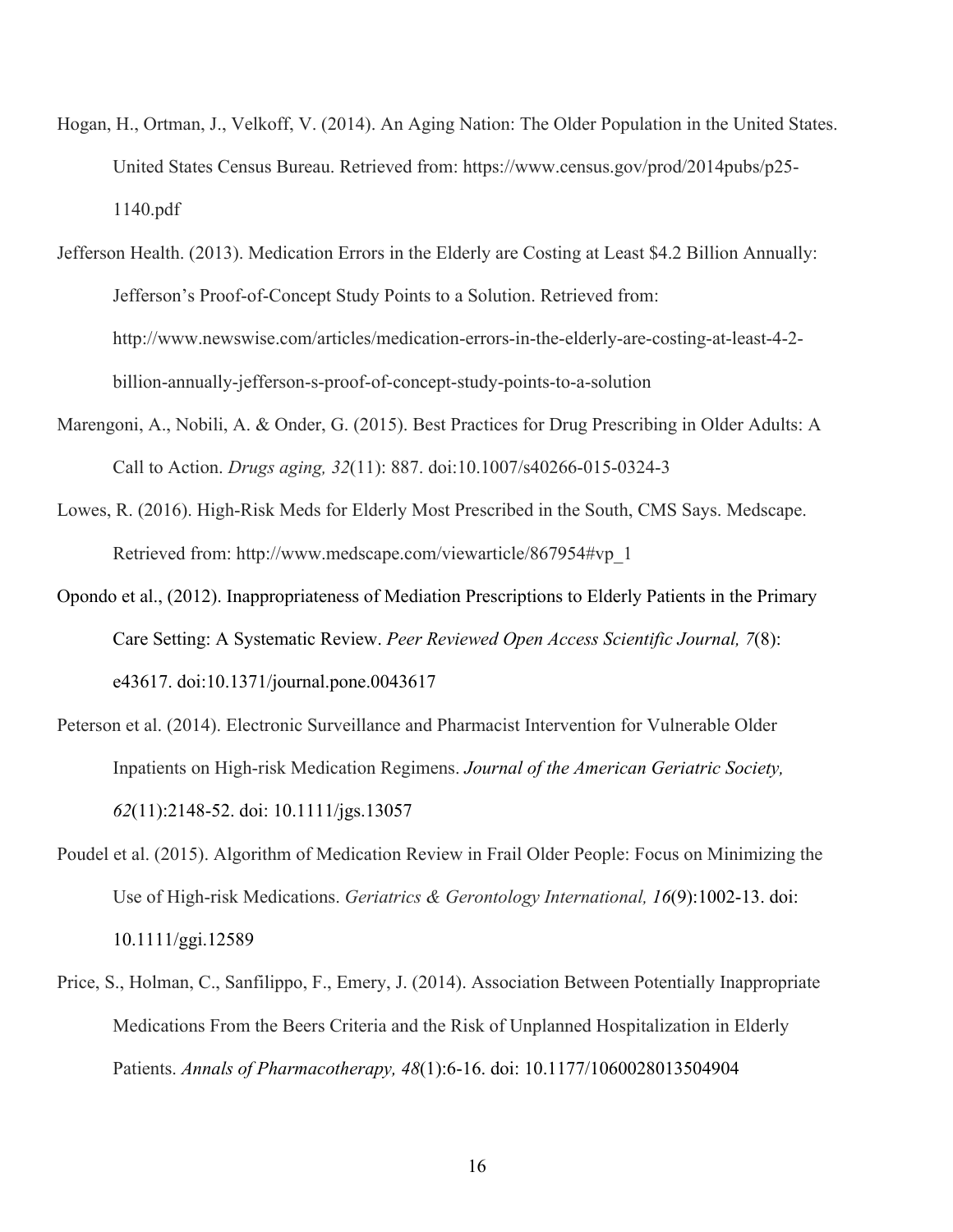Pugh et al. (2013). The Quality of Quality Measures: HEDIS Quality Measures for Medication Management in the Elderly and Outcomes Associated with New Exposure. *Drugs Aging, 30*(8): 645-654. doi: 10.1007/s40266-013-0086-8

- Pugh et al. (2014). Influence of Frailty-Related Diagnosis, High-risk Prescribing on Elderly Adults, and Primary Care Use on Readmissions in Fewer than 30 Days for Veterans Aged 65 and Older. *Journal of the American Geriatric Society, 62*(2): 291-298 doi: 10.111/jgs.12656
- Pugh et al. (2011). Trends in Use of High-Risk Medications for Older Veterans: 2004 to 2006. *Journal of the American Geriatric Society, 59*(10):1891-1898. Doi: 10. 1111/j.1532-5415.2011.03559.x
- The American Geriatric Society. (2012). American Geriatric Society Updated Beers Criteria for Potentially Inappropriate Medication Use in Older Adults. *Journal of the American Geriatric Society, 60*(4):616-631. doi: 10:1111/j.1532-2415.2012.03923.x.
- United States Census Bureau. (2016). Quick Facts Oldham County Kentucky. Retrieved from: http://www.census.gov/quickfacts/table/AGE135215/21185
- U.S Food & Drug Administration. (2015). FAERS Reporting By Patient Outcomes By Year. Retrieved from:

http://www.fda.gov/Drugs/GuidanceComplianceRegulatoryInformation/Surveillance/AdverseDr ugEffects/ucm070461.htm

- Walid et al. (2012). Facility-Level Variation in Potentially Inappropriate Prescribing for Older Adults. *Journal of the American Geriatric Society, 60*(7): 1222-1229. doi: 10.1111/j.1532- 5415.2012.04042x
- Wooten, J. (2012). Pharmacotherapy Considerations in Elderly Adults. *Southern Medical Journal,105*(8):437-445. doi: 10.1097/SMJ.0b013e31825fed90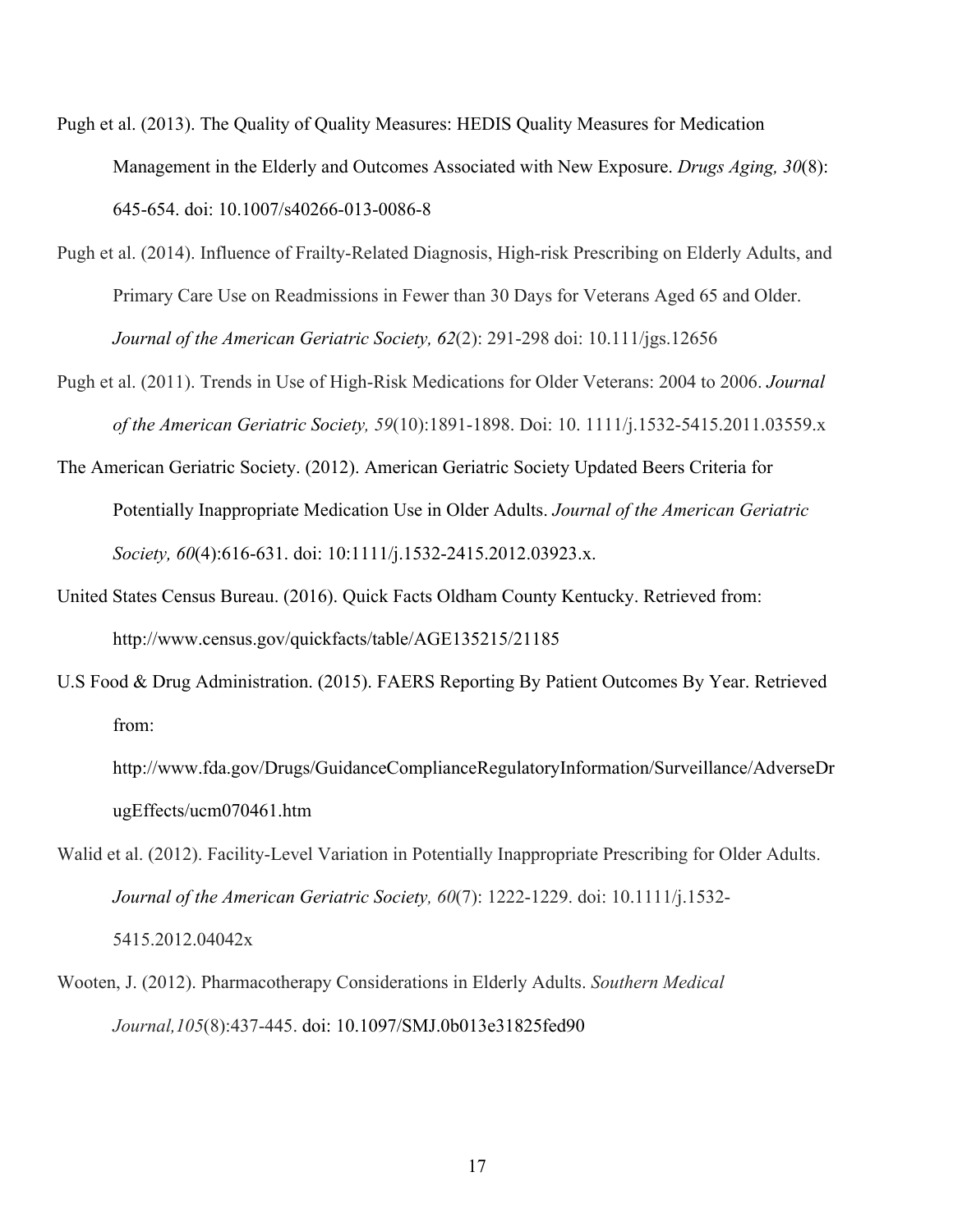Appendix A



*Figure A1.* Most frequently Prescribed Beers Medication at Practice Site